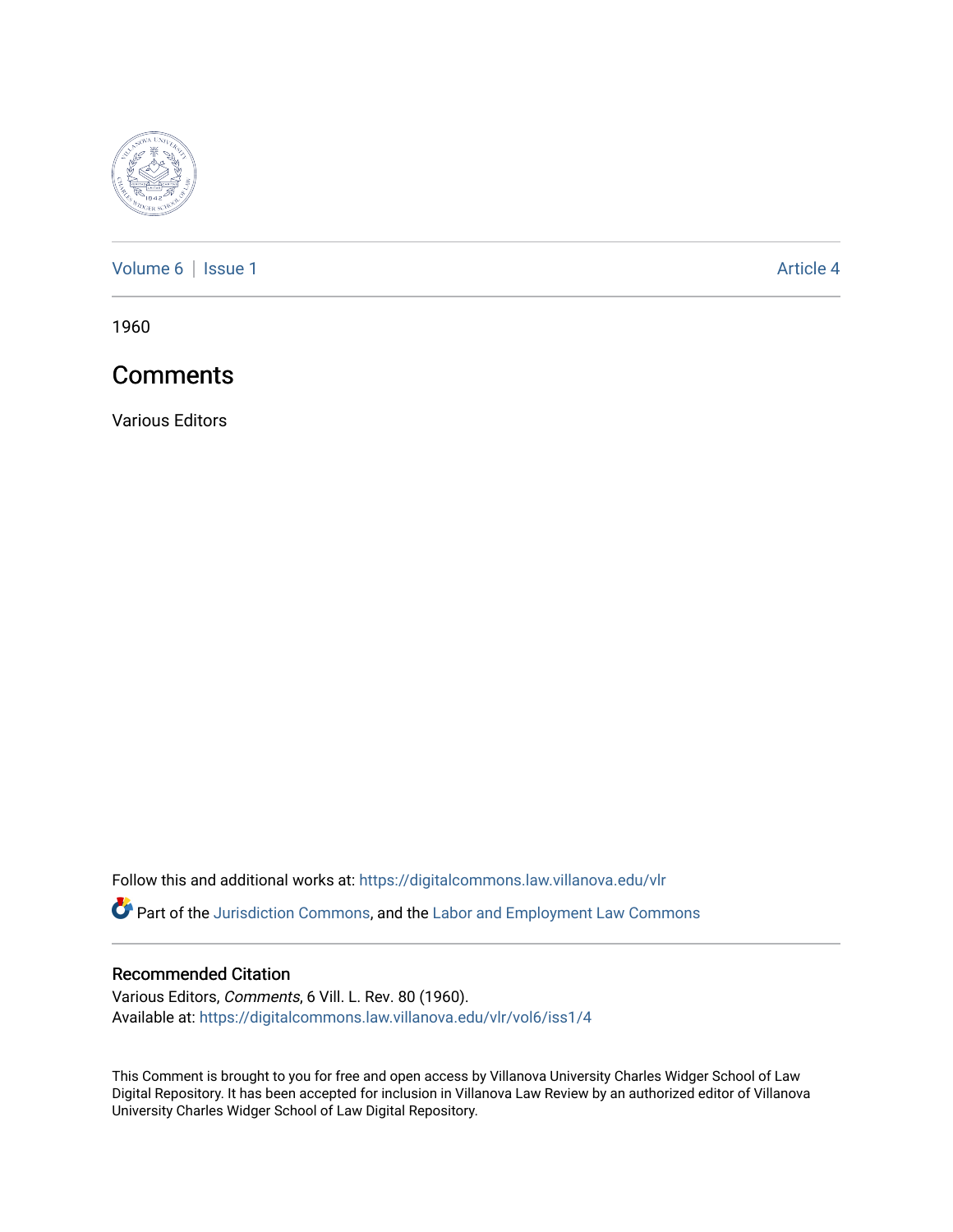Editors: Comments

# **COMMENTS**

### LABOR LAW-FEDERAL AND STATE JURISDICTION-No-MAN's LAND AND SECTION 701(a).

The power of a state to regulate and offer relief against labor practices which it considers illegal and contrary to its public policy has been the subject of considerable discussion and litigation during the past decade.<sup>1</sup> Even as many problems have been settled, more have been raised. Almost as soon as the United States Supreme Court, after a tortuous journey down the labyrinthian ways from *Garner2* and *Guss,3* seemed to have settled the "no-man's land" doctrine in the second *Garmon4* case, Congress passed the Landrum-Griffin Act,<sup>5</sup> which because of section  $701(a)$ has again caused widespread speculation concerning the extent of the newly acquired power of the states in the former "no-man's land."6 One of the more important questions raised is whether state or federal labor law should be applied in the state courts and agencies empowered to assert jurisdiction by section 701 (a).

However, that there is conflict and unsettledness in this area should not be surprising. To begin with, the courts are dealing at close quarters with that "delicately balanced and finely drawn line" of state versus federal power in an area where exponents of both sides have excellent arguments to bring before both courts and legislatures. In addition to this, the politically and emotionally charged concept of the relative advantages to labor and business of having more or less control exercised by the states in the field of labor relations is omnipresent. The purpose of this comment is to present the law as it now stands, and to present a "non-judicial hunch" as to where it ought to go in the future.<sup>7</sup>

4. San Diego Bldg. Trades Council v. Garmon, 359 U.S. 236 (1959).

5. Labor-Management Reporting and Disclosure Act of 1959, 73 Stat. 519 (1959), **29** U.S.C. § 164 (1959). **6.** See Papps, *Section 701 and the State Courts, What Law To Be Applied?*

48 GEO. L.J. 316 (1959), and Reilly, *Federal-State Jurisdiction*, 48 GEO. L.J. 304 (1959).

7. For comment as to the future course of the law in this area see articles cited supra at note 6.

**(80)**

<sup>1.</sup> Nine out of the seventeen labor cases heard by the United States Supreme Court in 1959 dealt with jurisdictional questions. 2. Garner v. Teamsters Union, 346 U.S. 485 (1953). A state court's granting

of an injunction was reversed on the ground that the alleged union conduct constituted a federal unfair labor practice and, therefore, the federal remedy was adequate and exclusive.

**<sup>3.</sup>** Guss v. Utah Labor Relations Bd., 353 U.S. 1 (1957), forbade a state labor board to exercise jurisdiction over a labor practice which was unfair under federal legislation.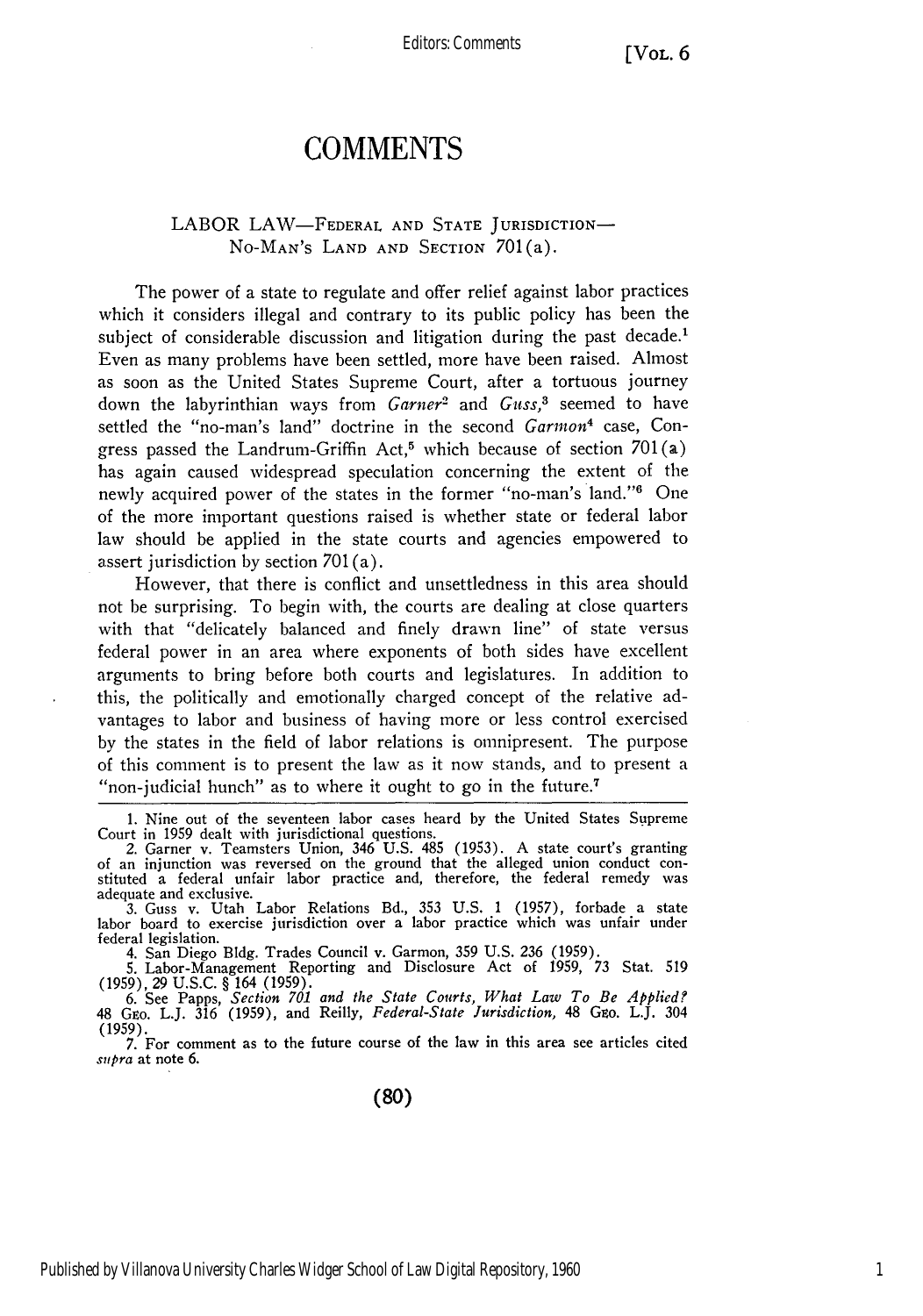Within the area of federal pre-emption and permissive state action in labor disputes there are two basic divisions. The first is where the conduct regulated is within the jurisdictional standards of the National Labor Relations Board, and the second, where the conduct is such that the states are empowered to exercise jurisdiction under section 701(a).

I.

#### ACTIVITIES WITHIN **THE** JURISDICTIONAL **STANDARDS** OF **THE** NLRB

In the *Garmon* case,<sup>8</sup> the United States Supreme Court finally cleared away much confusion on the question of federal pre-emption in the labor field. The Court at last decided to face the basic issue of choosing between the competing interests of national uniformity and of providing remedies for private individuals, and held that if the conduct involved is arguably or potentially protected or prohibited by federal legislation the right of the states to act has been completely pre-empted. $9$  In other words, before the states may act the conduct involved must be clearly neither protected nor prohibited by the national labor legislation, therefore federal pre-emption now depends on the type of conduct involved not on the type of relief sought. Thus, the legal niceties drawn between the state's interest in regulation and private damages made in *Laburnum,10* and the tenuous distinction between whether the right to be vindicated was of a public or a private nature found in *Russell,"* have been discarded. Of course, the problem of determining which activities are neither arguably protected nor prohibited is now raised. State power in regard to right to work legislation seems rather clear,<sup>12</sup> and this activity would seem within state control because of section 14(b) of the Labor Management Relations Act.<sup>13</sup> There are areas which are far less clear. In the past, such activities as partial strikes<sup>14</sup> and slowdowns<sup>15</sup> were not considered to be protected or prohibited, however, in these rather indefinite areas one who acts on the assumption that federal law will not apply certainly assumes the risk of a future determination that it was applicable.

There are two exceptions to the rule of federal pre-emption which mark out areas wherein the states may permissively act.<sup>16</sup> The first of these applies when the activity involves violence or is traditionally criminal in nature. Thus, state courts may grant injunctive relief against labor

<sup>8. 359</sup> U.S. 236 (1959).

<sup>9.</sup> *Id.* at 245.

<sup>10.</sup> United Construction Workers v. Laburnum, 347 U.S. 656 (1954). 11. UAW v. Russell, 356 U.S. 634 (1958). 12. **Al** Goma Plywood & Veneer Co. v. Wisconsin Employment Bd., 336 U.S. 301 (1949), sustained a state injunction which prevented enforcement of a maintenance of membership clause.<br>13. Labor Management Relations Act, 61 Stat. 164 (1947), 29 U.S.C. § 164(b)

<sup>13.</sup> Labor Management Relations Act, 61 Stat. 164 (1947), 29 U.S.C. § 164(b) (1959); Section 14(b) allows the states to regulate union security measures.

<sup>14. 110</sup> N.L.R.B. 1589 (1954).<br>15. 91 N.L.R.B. 333 (1948).<br>16. San Diego Bldg. Trades Council v. Garmon, 359 U.S. 236, 243-44 (1959)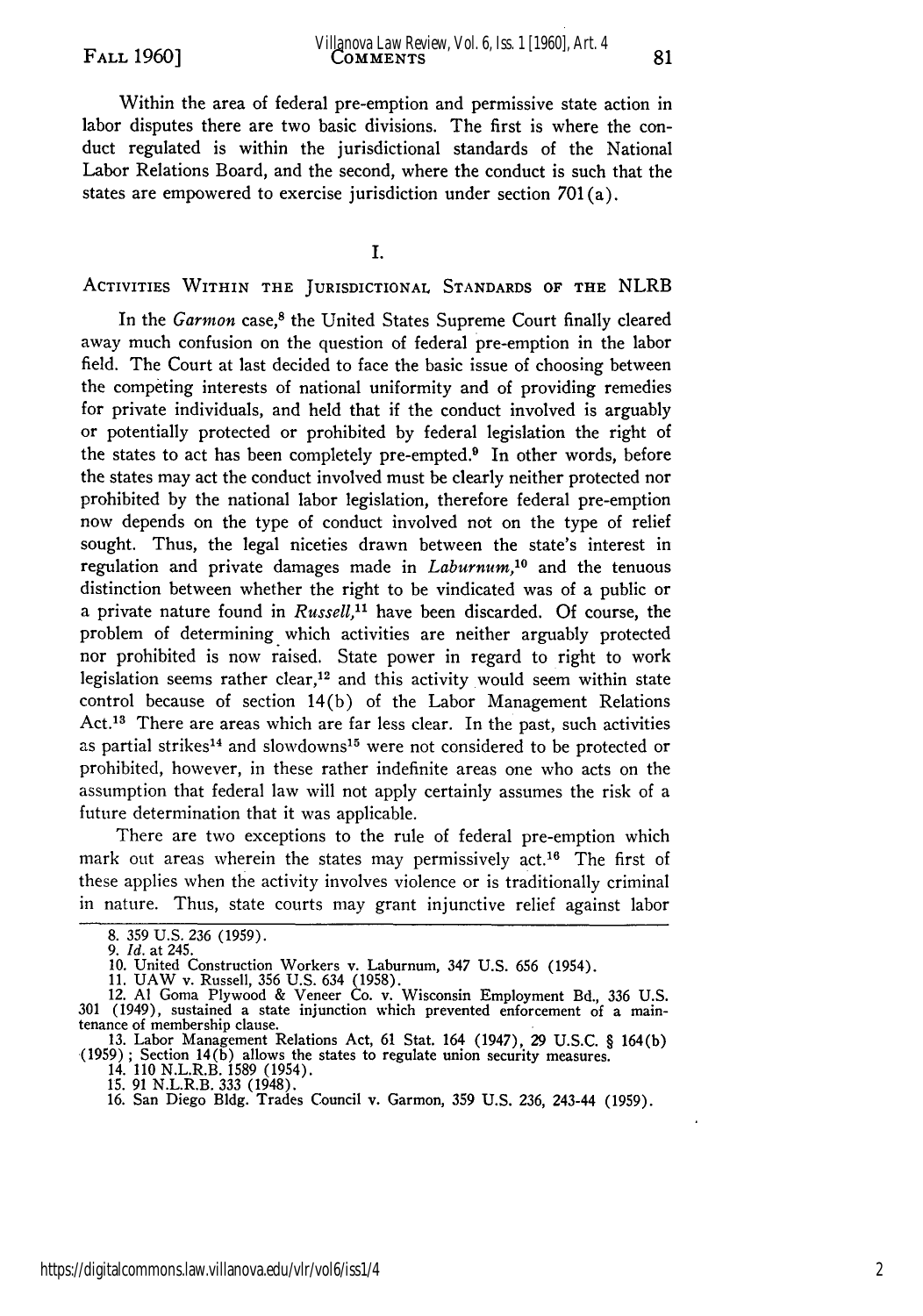violence whenever such conduct threatens personal injury or property damage,<sup>17</sup> and in addition may award damages for losses resulting from such activity.<sup>18</sup> However, the scope of conduct which the states may characterize as violent will be carefully scrutinized to avoid an overreaching by the states which would result in frustration of national labor policies.<sup>19</sup>

The second exception to the rule of federal pre-emption, which can be termed the doctrine of peripheral activity, is based on the *Gonzales*  $case<sup>20</sup>$  which held that an activity only on the perimeter of our national labor legislation can be regulated by the states. *Gonzales* was concerned with the power of the state to give relief against conduct involving internal union activity. The basis of the holding is that power of the states has not been pre-empted merely because under certain circumstances there may be some peripheral remedy afforded federally. *Garmon* has left *Gonzales* substantially intact.<sup>21</sup> However, with the provisions in the Landrum-Griffin Act regulating many aspects of internal union affairs the permissive area of jurisdiction given appears to have been substantially contracted.<sup>22</sup>

What is only peripheral to federal legislation is rather difficult to ascertain and at best is subject only to a case by case analysis. Illustrative of what a state will term peripheral is a Wisconsin case in which a union imposed a fine on one of its members for crossing a picket line.2 3 The court cited *Gonzales* for its holding that such internal union activity was only peripherally related to federal legislation. However, it is submitted that if federal law does not make such conduct an unfair labor practice it may be inconsistent with a uniform national application of federal labor legislation to permit a state to characterize this type of conduct as an unfair practice. Of more doubtful validity are state cases granting remedies for loss of employment due to union opposition to individual workers,<sup>24</sup> and compelling bargaining with a union in the face of an existing contract with a rival union. $25$ 

20. Int'l. Ass'n of Machinists v. Gonzales, **356** U.S. 617 (1958).

21. Indeed, it may well be said that support for the periphery doctrine has been given by *Garmon,* because *Garmon* held that the existence or nonexistence of parallel remedies is not as important as the regulation of basically the same subject matter by two different rules of substantive law. 22. Labor-Management Reporting and Disclosure Act of 1959, 73 Stat. 519

(1959), 29 U.S.C. § 164 (1959).

23. Joseph Carey, 44 L.R.R.M. 1060 (1959).<br>24. Sound Technicians v. Super. Ct., 141 Cal. App. 2d 23, 296 P.2d 395 (1956);<br>MacDonald v. Feldman, 393 Pa. 274, 142 A.2d 1 (1958); Selles v. Local 174<br>Teamsters Union, 314 P.2d

**25.** J. Radley Metzger Co. v. Fay, 4 App. Div. 2d 436, 166 N.Y.S.2d **767** (1957). Arnold Bakers, Inc. v. Strauss, **207** Misc. **752, 153** N.Y.S.2d 999 (Sup. Ct. **1956),** secondary pressure by union against customers was enjoined.

<sup>17.</sup> Youngdahl v. Rainfair, Inc., 355 U.S. 131 (1957). 18. In UAW v. Russell, 356 U.S. 634 (1958), the court recognized state power to award damages, both actual and purchase, to a non-striking employee whose entry

to work had been prevented by threats of violence.<br>19. For an excellent *pre-Garmon* discussion see Meltzer, *The Supreme Court*, Congress, and State Jurisdiction Over Labor Relations, 59 Co<sub>L</sub>um. L. Rev. 6,<br>26-36 (1959).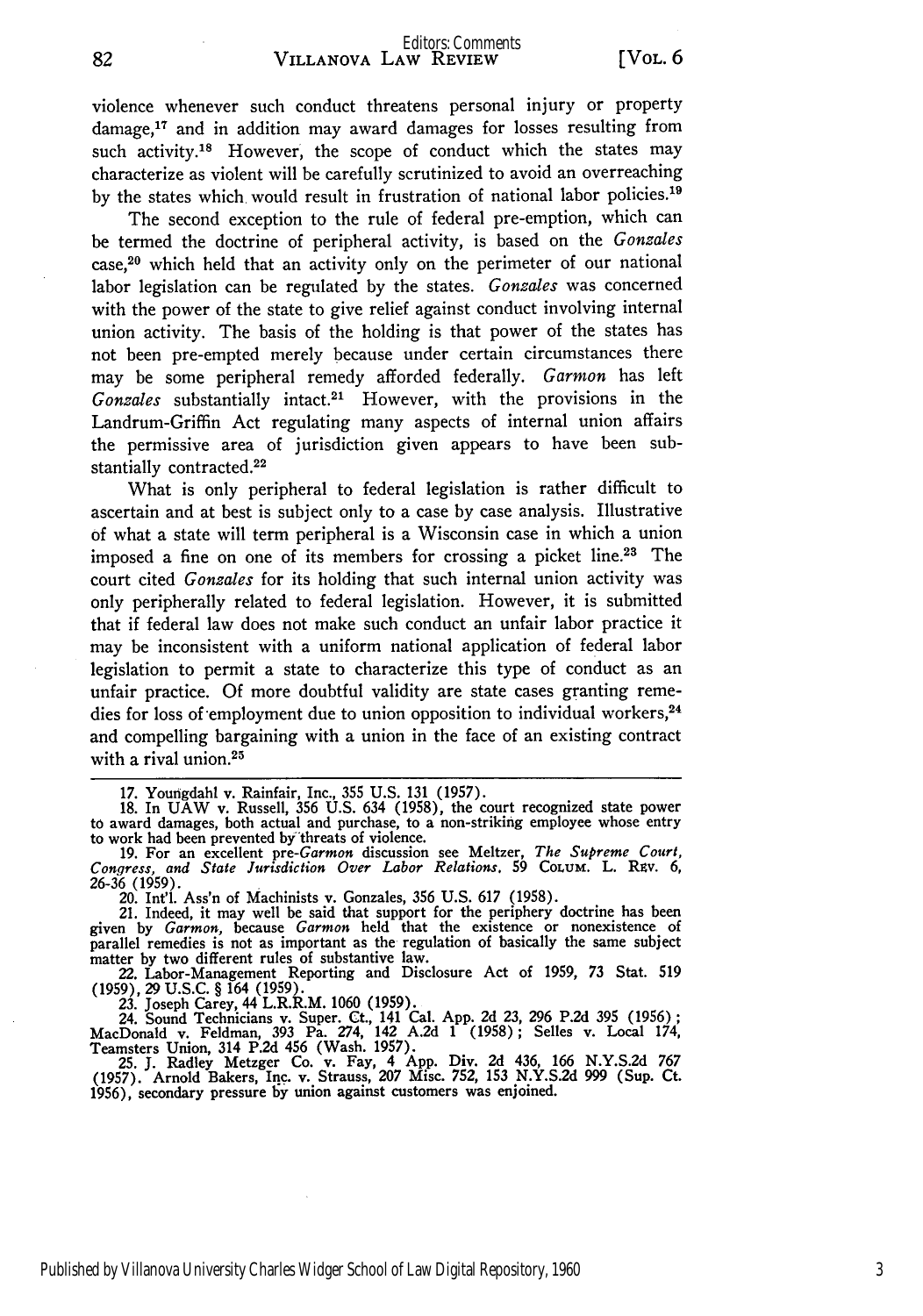These cases would appear to represent an overreaching of state jurisdiction under the guise that the conduct regulated is only peripheral. However, it should not be presumed that the states will uniformly attempt to overexpand the peripheral doctrine. A good example of state restraint is the case of *Wagner v. Hartnett,26* in which the Delaware court held that the refusal of union membership to a worker was potentially an unfair labor practice and that primary jurisdiction must be afforded to the NLRB.27

In addition to the arguably protected or prohibited test another restraint on state power has emanated from *Garmon,28* namely that the courts should not take the initiative in defining whether the activity involved was arguably protected or prohibited. Thus, primary jurisdiction in this matter is conferred on the National Labor Relations Board.<sup>29</sup> This conferring of primary jurisdiction on the Board appears to have been based both on considerations of national uniformity and recognition of the Board's administrative expertise in the area. Consequently, before the courts may assume jurisdiction in a labor dispute they would apparently be required to have a determination by the Board as to the nature of the activity involved, or, at the minimum, compelling precedent from previous Board determinations. This causes a problem though, since when the Board declares that an activity is not prohibited it does not necessarily decide that it is not protected, and as a result the courts remain with no compelling precedents as to whether they may exercise jurisdiction. To eliminate this difficulty perhaps the Board will broaden the scope of its holdings in order to make clear that activities which it holds not prohibited are also not protected. A more practical as well as probable solution would be for the Board to issue advisory opinions as it will do now in cases involving its jurisdictional standards for section 701(a) purposes.30 Again, when there is compelling Board precedent, it appears that a prior determination on the facts may not be necessary. A recent Minnesota case, which involved a strike in violation of a no-strike clause containing no provision for reopening or renegotiation during its term seems to illustrate this.<sup>31</sup> The court made the initial characterization and held that the conduct was not protected nor prohibited by the federal act and was thus enjoinable under state law. However, even though the Board's primary jurisdiction was seemingly ignored by the state court, both the United States Supreme Court<sup>32</sup> and the Board<sup>33</sup> had previously

**29.** *Ibid.*

30. See text accompanying note 39 infra.<br>
31. McLean Distrib. Co. v. Local 993, Brewery Union, 94 N.W.2d 514 (Minn.<br>
1959), cert. denied, 360 U.S. 917 (1959).<br>
32. NLRB v. Sands Mfg. Co., 306 U.S. 332 (1939).<br>
33. W.L. Mea

<sup>26. 153</sup> A.2d 584 (Del. Super. 1959). **27.** See also Pa. Labor Relations Bd. v. Napoli, 395 Pa. 301, 150 A.2d 546 (1958). **28. 359** U.S. **236** (1959).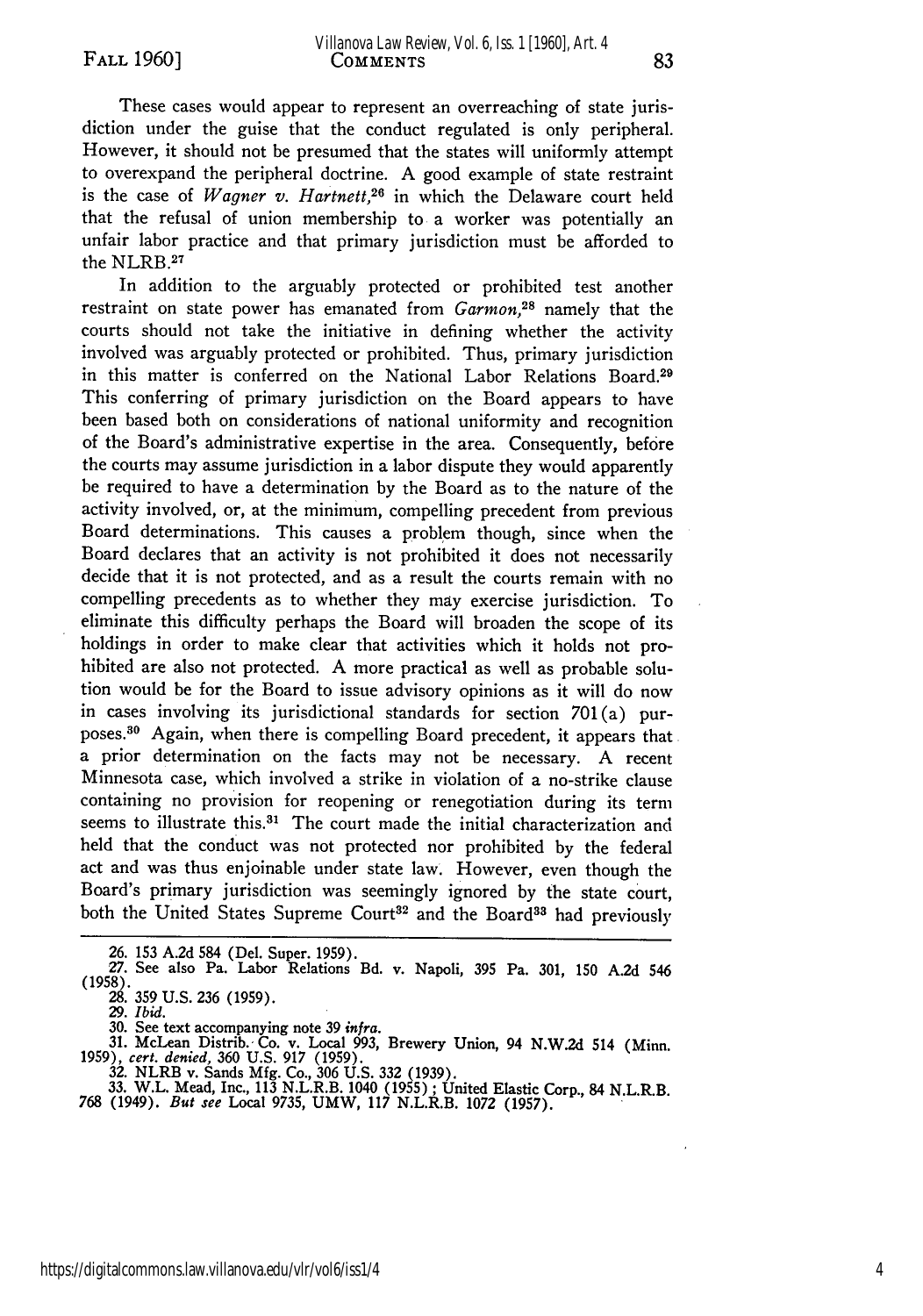declared that a strike in violation of a no-strike clause is not protected by federal legislation. Therefore, it may be that only in doubtful cases need the Board's primary jurisdiction be called into play.

### II.

## FEDERAL **AND STATE** POWER OVER ACTIVITIES WITHIN **THE** SCOPE OF SECTION 701(a).

In order to rectify the injustices created by the "no-man's land" doctrine, Congress enacted section  $701(a)$  of the Landrum-Griffin Act.<sup>34</sup> This section gives the states jurisdiction over labor activity when such activity falls below the jurisdictional standards set by the NLRB. The states are empowered to assert jurisdiction even though the activity affects interstate commerce and even though it is an activity arguably protected or prohibited by federal labor legislation. The NLRB is also authorized to decline jurisdiction over any labor disputes involving any class or category of employees where the effect on commerce is not substantial.33 However, this section marks no retreat by the NLRB in the exercise of its jurisdiction, because although the jurisdictional standards of the NLRB may be lowered, they cannot be raised above those in effect on August 1, 1959.<sup>36</sup> In addition, with increased manpower and greater delegation to the regional offices of the NLRB permitted, it is quite probable that the standards will be again lowered in the near future. $37$ Although section 701 **(a)** has put an end to the inequities of the "no-man's land" doctrine it has raised a great many problems of scope and interpretation. For purposes of clarity these will be grouped and discussed as (A) jurisdictional problems, and (B) the problem of whether federal or state substantive labor law should be applied by the courts and agencies empowered under section 701 (a) to assert jurisdiction.

'(2) Nothing in this Act shall be deemed to prevent or bar any agency or the courts of any State or Territory ...from assuming and asserting jurisdiction over labor disputes over which the Board declines .**..** to assert jurisdiction.'"

35. Thus, in effect, overruling Hotel Employee's Local **255** v. Leedom, **358** U.S. 99 (1958)

**36.** In this connection it should be noted that NLRB standards on August 1, 1959, embraced the widest jurisdiction in its history. NLRB Press Release No. 576,

October 2, 1959. *37.* See McCoid, *Notes on a "G String": A Study of the "No Man's Land" of Labor Law,* 44 **MINN.** L. Rxv. 205, 247-49 (1959).

<sup>34.</sup> Labor-Management Reporting and Disclosure Act of 1959, 73 Stat. **519** (1959), 29 U.S.C. § 164 (1959). The pertinent provisions of which are: "Section 14 of the National Labor Relations Act . . . is amended by adding . . . the following<br>new subsection:  $'(c)(1)$  The Board, in its discretion may, by rule of decision or<br>by published rules adopted pursuant to the Administrat in the opinion of the Board, the effect of such labor dispute on commerce is not sufficiently substantial to warrant the exercise of its jurisdiction. *Provided,* that the Board shall not decline to assert jurisdiction over any labor dispute over which it would assert jurisdiction under the standards prevailing upon August **1,** 1959.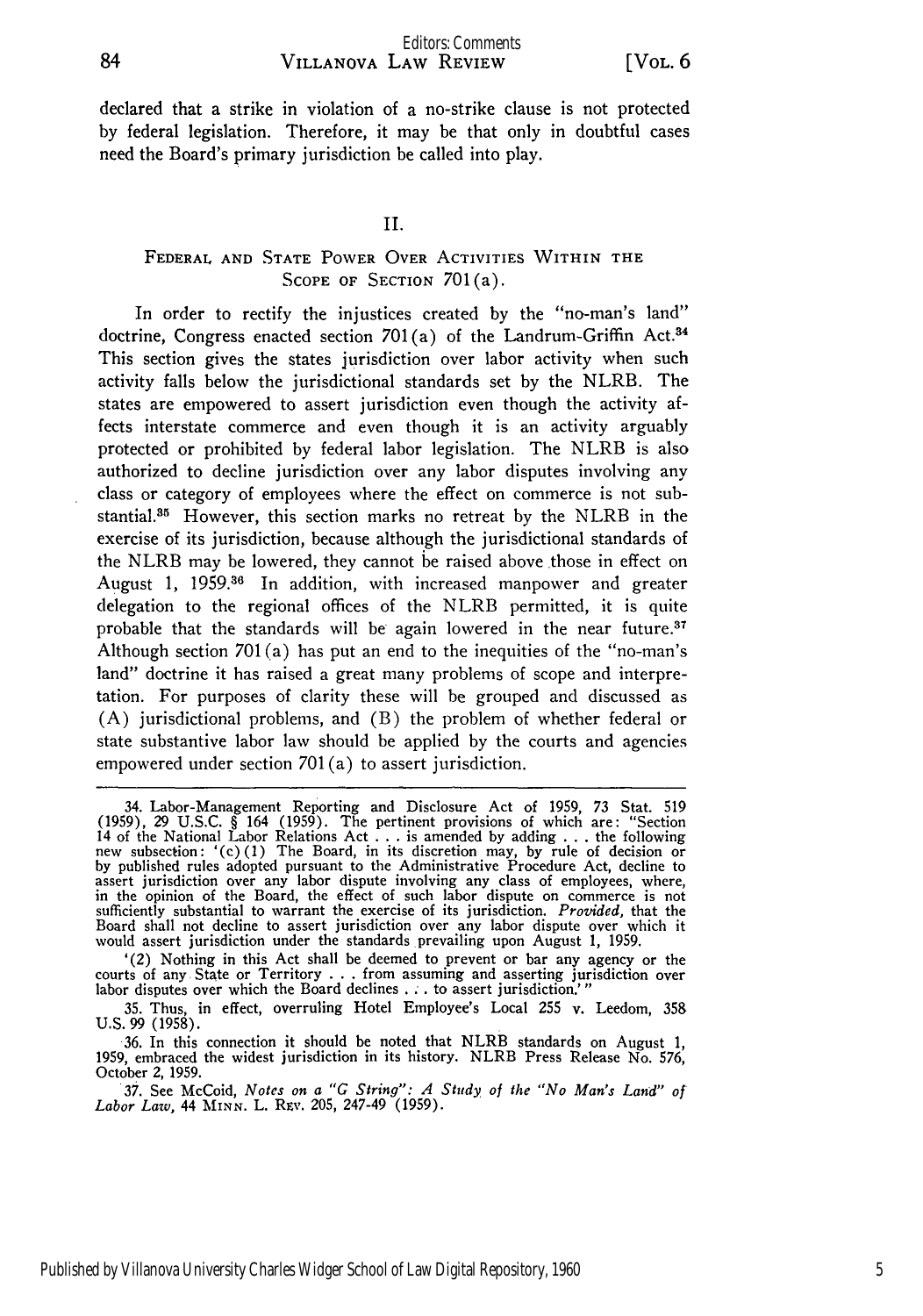#### A.

#### Jurisdictional Problems.

The first problem is created **by** the requirement of primary jurisdiction enunciated in *Garmon,38* that is, the NLRB shall have primary jurisdiction to determine whether a particular dispute is within its jurisdiction. It appears that this doctrine would also be applicable to activities under section 701 (a) since there must be an initial characterization as to whether the dispute in question is below the minimal standards of the NLRB. However, in response to this problem, the NLRB has announced that in the future it will issue advisory opinions concerning the application of its jurisdictional standards on petition of the parties, state courts, or state agencies.<sup>39</sup> This pronouncement substantially lessens the practical importance of the question; on whom does the burden of proving jurisdiction or lack thereof rest? **Of** more importance is the fact that this method of proceeding, first to the NLRB for an advisory opinion and then to the state court or agency, may result in a delay which could prove exceedingly costly to the aggrieved party in a labor dispute. The solution seemingly lies in requiring an advisory opinion as to jurisdiction from the "NLRB only in the most doubtful of cases, especially since there jurisdictional standards are generally a mere matter of computation.

Another difficulty raised by the act may be termed the problem of fluctuating standards, that is, if the NLRB lowers its jurisdictional standards to embrace more businesses will it apply federal law retroactively? A retroactive application could have the effect of creating an unfair labor practice out of conduct which was proper under state law at the time of commission.40 The NLRB has applied federal law retroactively in the past ;41 however, this can be attributed to an attempt to ameliorate injustices resulting from the former "no-man's land" doctrine.42 Now, because of the express power given to the states by section  $701(a)$ , it seems that a retroactive application of federal law will be made only when the failure to do so would cause a result completely at odds with our national labor policies. <sup>43</sup>

#### B.

#### Application of Federal or State Law.

Section 701(a) does not specify which substantive law, federal or state, must be applied by the newly empowered state courts and agencies. The

<sup>38. 359</sup> U.S. 236 (1959).<br>39. NLRB Rules and Regs. 8H, 29 C.F.R. §§ 102. 98-104 (1959)

<sup>40.</sup> Siemons Mailing Serv., 122 N.L.R.B. 13 (1959).

<sup>41.</sup> *Ibid.*

<sup>42.</sup> See Tom Thumb Stores, Inc., 95 N.L.R.B. **57 (1951);** Screw Mach. Prods. Co., 94 N.L.R.B. **1609 (1951).**

<sup>43.</sup> See Woll & Antoine, *Who goes There? Recent Moves Along the Federal-State Front in Labor Law,* **11** SYRACUsg L. Rxv. **1, 10 (1959).**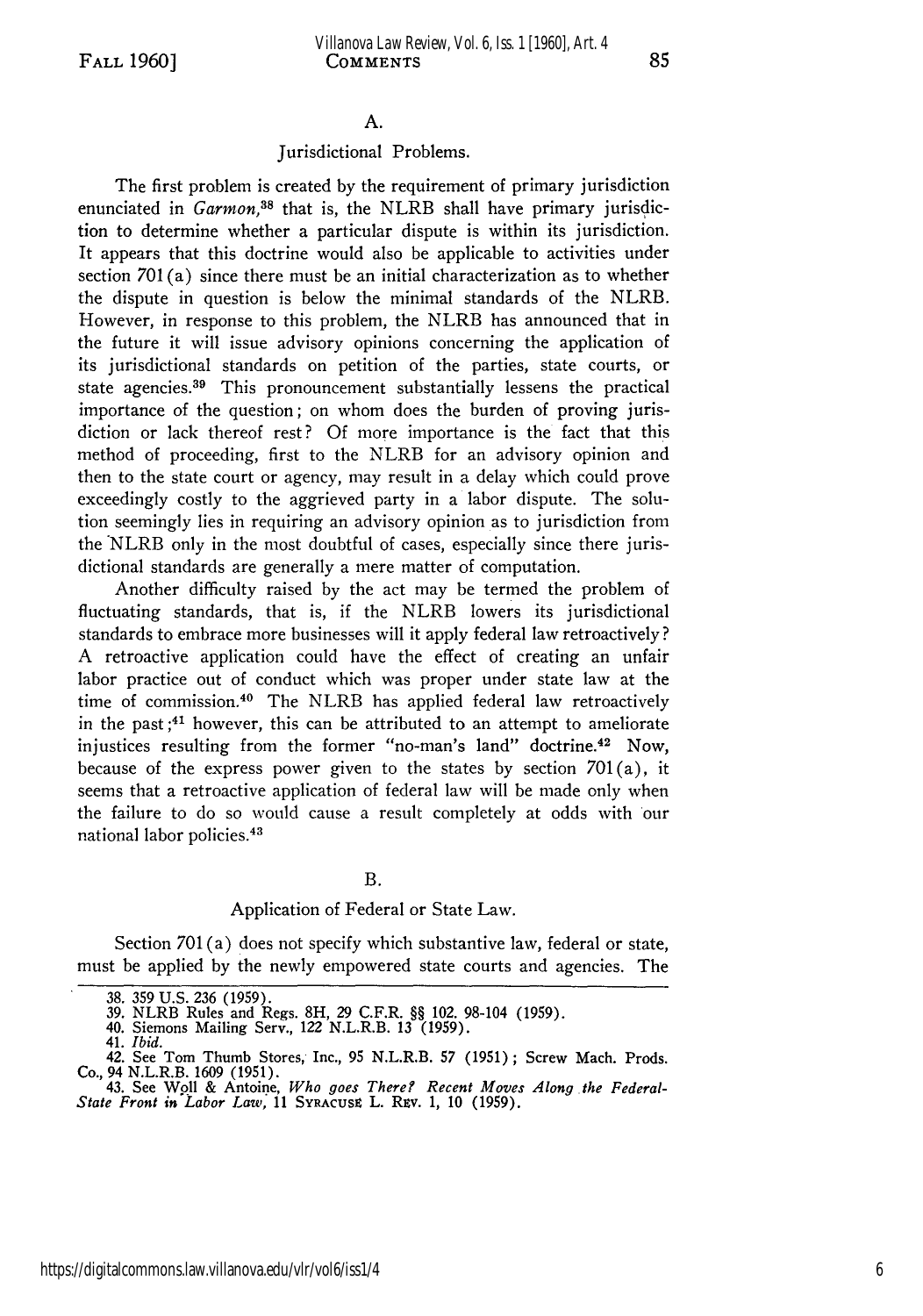legislative history, while enlightening, is far from conclusive, and proponents of each side find support for their separate interpretations from  $it.44$ 

As early as 1958, what may be called the Ives Bill contained a provision which would have required the NLRB to assert all the potential which it had.<sup>45</sup> Again, in 1959, more bills were before Congress concerning the problem. In the Senate, the Kennedy-Erwin Bill would have required the NLRB to assert all of its potential jurisdiction, but granted it power to cede jurisdiction to state agencies when the state law would not be inconsistent with federal law.40 What finally emerged from the Senate was a bill which would have allowed state agencies, other than courts, to assert jurisdiction in instances where the NLRB declined to do so, but the state agency would have been required to apply federal law.<sup>47</sup> Considerable change in the Senate bill was made in the House of Representatives, one of the chief objections to it being that it only allowed cession to state agencies and not courts, where only a minority of the states had agencies in any way similar to the NLRB.<sup>48</sup> Basically, in the House there were two solutions to the "no-man's land" problem put forth. One was that of Representatives Shelly and Elliot. Their bills would have required the NLRB to assert all of its potential jurisdiction.<sup>49</sup> The other solution was that proposed by Representatives Landrum and Griffin, which was the solution finally accepted.<sup>50</sup> This is fundamentally now section 701(a), except that in conference the proviso was added that the NLRB may not allow its jurisdiction to decline further than its most recent standards.<sup>51</sup>

At first glance, the legislative history would appear to authorize the states to apply their own substantive law, however, this interpretation does not necessarily follow. The debates in the House over the relative merits of the various bills dealt mostly with the issue whether the NLRB should be required to exercise the full measure of its jurisdictional power, or whether the state courts and agencies should have jurisdiction over areas in which the NLRB would be allowed to decline jurisdiction.<sup>52</sup> It would seem that many who finally

46. S. 505, 86th Cong., 1st Sess. § 601(a) (1959).<br>47. S. 1555, 86th Cong., 1st Sess. § 601 (a) (1959).<br>48. Colo. Rev. Stat. ANN. §§ 80-5-1 to 80-5-22 (1954); CONN. GEN. Stat<br>§§ 31-101 to 31-111 (1960); HAWAII REV. LAWS § ANN. §§ 44-801 to 44-815 (1949); MASS. GEN. LAWS c. 150A (1957); MINN. STAT.<br>§§ 179.01-179.17 (1957); N.Y. LAB. LAW § 700-16; PA. STAT. ANN. STAT.<br>§§ 211.1-211.39 (1952); R.I. GEN. LAW § 700-16; PA. STAT. ANN. tit. 43,<br>§§

**51.** H.R. Rgp. No. 1147, 86th Cong., Ist Sess. (1959). 52. The final House Report is silent on this matter. See H.R. RxP. No. 1147, 86th Cong., **1st** Sess. (1959).

<sup>44.</sup> In this regard see *The Labor-Management Reporting and Disclosure Act of 1959: Interpretations and Implications*, <sup>48</sup> GEO. L.J. 1 (1959). 45. S. 3974, 85 Cong., 2d Sess. § 602(a) (1958).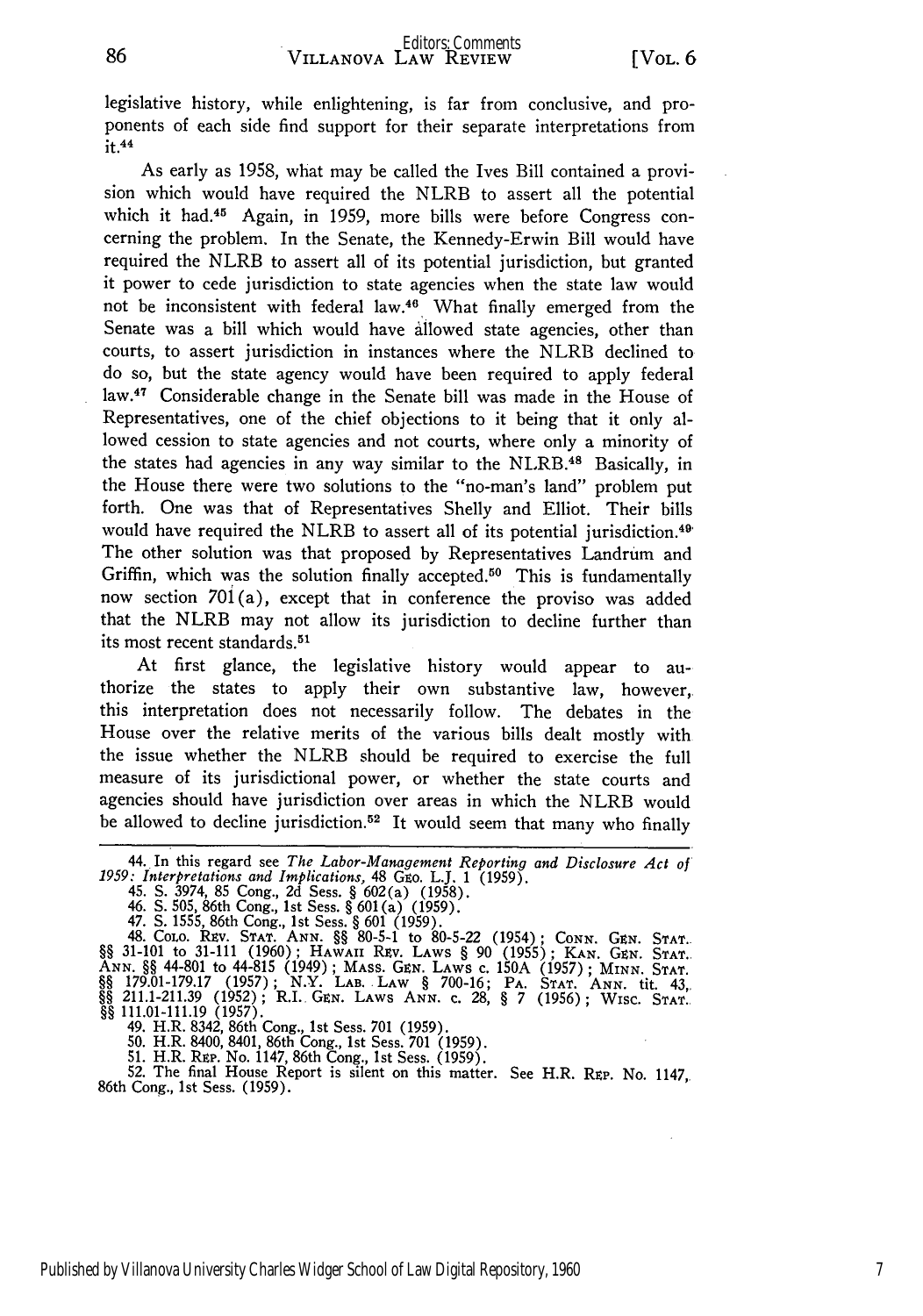voted for the Landrum-Griffin Bill assumed that although the states could now assert jurisdiction they must apply federal law, especially since throughout the debates over the various bills the need for national uniformity was recognized by all sides.<sup>53</sup> Thus, it appears, the final determination is to be made by the United States Supreme Court, with its choice again depending on a balancing of national uniformity and local control. <sup>54</sup>

One of these considerations is whether to afford federal protection to employers and employees in small businesses. Many states have progressed little beyond the conspiracy theory in regard to labor unions.<sup>55</sup> Comprehensive regulation of the collective bargaining process in many states is all but absent, especially in regard to the supervision of representative elections and the determination of appropriate bargaining units.<sup>56</sup> There are other states, though, in which the employer in a small business would receive substantially less protection under state law than he would receive under federal law.<sup>57</sup>

That there are conflicting advantages and disadvantages to both labor and management from the application or non-application of state law under section  $701(a)$  illustrates what is the most salient feature of the issue. That is, local autonomy will favor unions in some states, especially where unions are already well entrenched, and conversely, will favor management in other states where there is less union strength. To generalize that the application or non-application of state law would favor either labor or management is only to cloud the issue unless the analysis is made on a state to state basis. Thus, national uniformity seems much more attractive than local autonomy, an autonomy which would result in the least protection to the interest most in need of protection. Moreover, merely because one activity is deemed quantitatively small is not sufficient reason for discrediting its effect in the aggregate. "Appropriate for judgment is the fact that the immediate situation is representative of many others throughout the country, the total incidence of which if left unchecked may well become far reaching in its harm to commerce."<sup>58</sup>

56. See note 48 *supra.*

57. *E.g.*, closed shop agreements are permitted in some states. CONN. GEN. STAT **§** 31-105 (1960) ; N.L. **LAB.** LAW § 704 (5) ; **PA. STAT. ANN.** tit. 43, § 211.6 (1) (c) (1953).).

58. Polish Nat'l Alliance v. NLRB, 322 U.S. 643, 648 (1944).

<sup>53.</sup> See Papps, *Section 701 and the State Courts: What Law to be Applied,* 48 GEO. L.J. 316 (1959).

<sup>54.</sup> See Wellington, Labor and the Federal System, 26 U. CHI. L. REV. 542 (1959).

<sup>55.</sup> See Blumrosen, *Common Law Limitations on Employer Anti-Union Conduct: Protection of Employee Interest in Union Activity by Tort Law,* 54 Nw. U.L. Rev. 1 (1959).